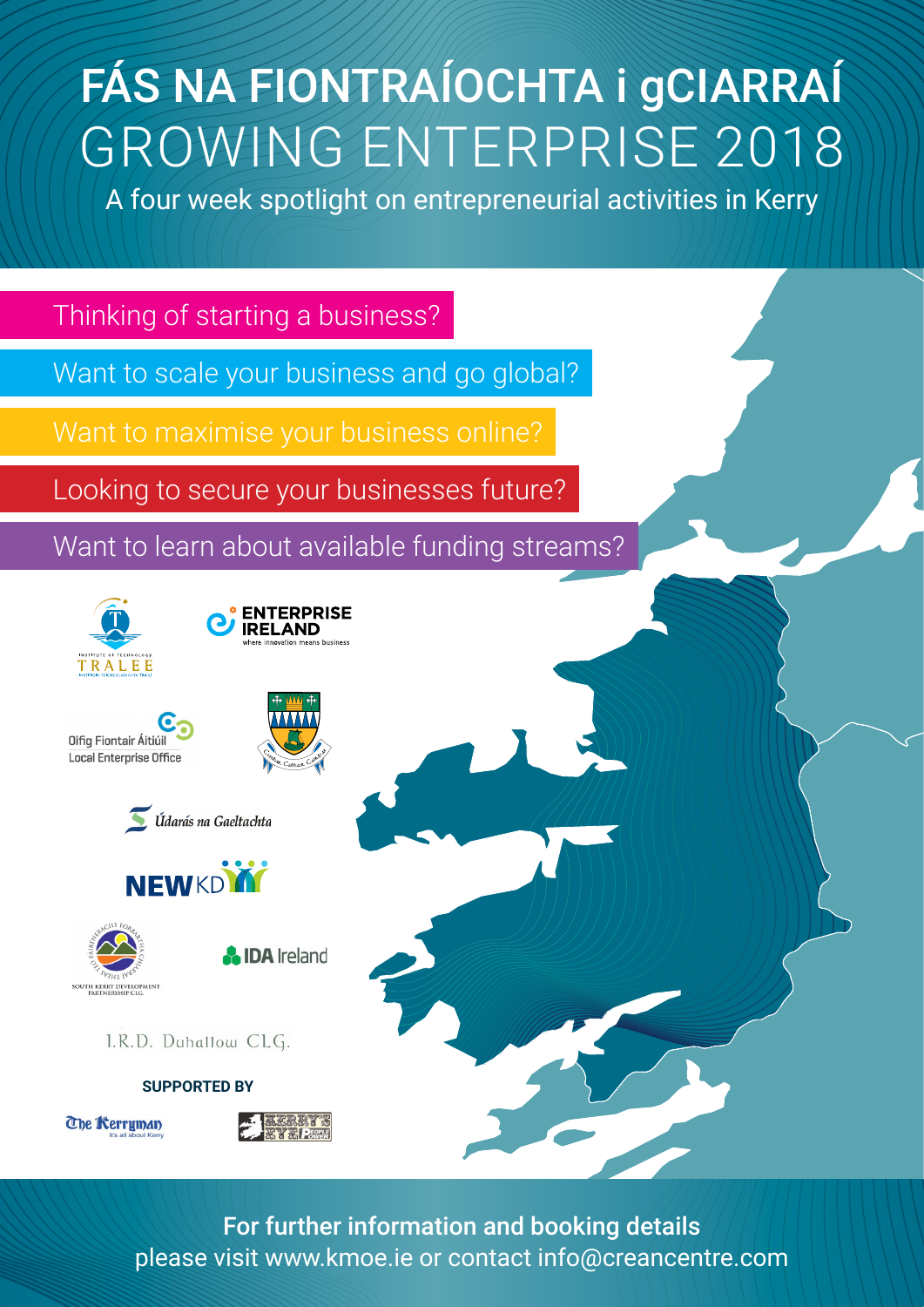|                                                                                                                                                                                                                                                                                                   |                                                                                                                                                                                                                                                                                                                                                                                                              |                                                                                                                                                                                                                                                                                                                                                                                                                                                                                                                                       | Thursday 01 March                                                                                                                                                                                                                                                                                                                                                                                                           | Friday 02 March                                                                                                                                                                                                                                                                                                                                                                                                  | This week is brought to you by                                                                                                                                                                                   |
|---------------------------------------------------------------------------------------------------------------------------------------------------------------------------------------------------------------------------------------------------------------------------------------------------|--------------------------------------------------------------------------------------------------------------------------------------------------------------------------------------------------------------------------------------------------------------------------------------------------------------------------------------------------------------------------------------------------------------|---------------------------------------------------------------------------------------------------------------------------------------------------------------------------------------------------------------------------------------------------------------------------------------------------------------------------------------------------------------------------------------------------------------------------------------------------------------------------------------------------------------------------------------|-----------------------------------------------------------------------------------------------------------------------------------------------------------------------------------------------------------------------------------------------------------------------------------------------------------------------------------------------------------------------------------------------------------------------------|------------------------------------------------------------------------------------------------------------------------------------------------------------------------------------------------------------------------------------------------------------------------------------------------------------------------------------------------------------------------------------------------------------------|------------------------------------------------------------------------------------------------------------------------------------------------------------------------------------------------------------------|
| TRALEE<br>2018<br><b>CANTILLON</b><br>The Rose Hotel, Thursday 8 <sup>th</sup> March<br>www.cantillon.ie                                                                                                                                                                                          | Gala Dinner<br>info@creancentre.com<br><b>IN ASSOCIATION WITH</b><br>INSTITUTE OF TECHNOLOGY (A<br>INSTITIÚID TEICNEOLAÍOCHTA TRÁ LÍ                                                                                                                                                                                                                                                                         | Business Leaders'<br>Ballygarry House Hotel, Thursday 8th March<br>EY                                                                                                                                                                                                                                                                                                                                                                                                                                                                 | <b>Launch of Month of Enterprise</b><br><b>Kerry County Council Offices</b><br><b>AgriForValor Business Model Workshop</b><br><b>GEC Dublin</b><br>$10.00$ am - 4.00pm<br>SU EB E/S<br><b>Discover ITT Enterprise Academy</b><br>"From Graduate to CEO"<br><b>Tom Crean Business Centre</b><br>$1.00 \text{pm} - 2.00 \text{pm}$<br><b>Kerry Prosper Series</b><br>GEC Dublin 7.00pm<br>SU GO ED R FG ED ED                 | <b>Business Breakfast</b><br>Governance: From Compliance to Performance<br>IT Tralee, HCT Building, North Campus<br>8:00am - 9:00am 30 33 33 50 30<br><b>Business Networking Event</b><br>Killarney Chamber of Tourism & Commerce<br>Killarney 1.00pm SU GO GD CD GB<br><b>Scaling Up from the Park</b><br>Tricel "Going Global"<br>IT Tralee, North Campus, Sólás Building<br>$1.00$ pm - 2.00pm<br>SU GG EB ED | For additional information on events,<br>please contact lead organisation.                                                                                                                                       |
| Monday 05 March                                                                                                                                                                                                                                                                                   | Tuesday 06 March                                                                                                                                                                                                                                                                                                                                                                                             | <b>Wednesday</b> 07 March                                                                                                                                                                                                                                                                                                                                                                                                                                                                                                             | Thursday 08 March                                                                                                                                                                                                                                                                                                                                                                                                           | Friday 09 March                                                                                                                                                                                                                                                                                                                                                                                                  | This week is brought to you by                                                                                                                                                                                   |
| <b>LEO Employment Law &amp; Besmart.ie Seminar</b><br><b>Ballygarry House Hotel, Tralee</b><br>$9.00$ am - 11.30am<br>SU EB<br><b>Business Advice Clinic</b><br>Údarás na Gaeltachta.<br>Comhchoiste Gaeltachta Uíbh Ráthaigh,<br>Ceann Eich, Baile an Sceilg<br>$10.00$ am - 1.00pm<br>SU (73 EB | <b>LEO Start Your Own Business Course</b><br>The Butler Centre, Listowel<br>9.30am - 4.30pm (over 4 full days)<br><b>SU</b><br><b>Munster Regional Final of Junior Achievement</b><br><b>Awards for Gaeltacht Schools</b><br>Pobalscoil Chorca Dhuibhne.<br>Daingean Uí Chúis<br>$9.30$ am - 2.00pm<br>$\bigoplus$                                                                                           | <b>LEO Planning for Succession Workshop</b><br>The Rose Hotel, Tralee<br>$10.00$ am - 12.30pm<br><b>BB</b> BB<br><b>Discover ITT Enterprise Academy</b><br>"Commercialising Your Idea"<br>Tom Crean Business Centre, Tralee<br>$1.00pm - 2.00pm$<br>$\bigoplus$                                                                                                                                                                                                                                                                       | <b>Cantillon 2018</b> BrexTech: Navigating New Borders<br>The Rose Hotel, Tralee 8.00am - 4:30pm<br>$\n  0 0 0 0 0 0$<br><b>Kerry Businesswomen's Network Event</b><br>Cultural Transformation at Work: Equality,<br>Inclusions & Diversity<br>The Brehon Hotel, Killarney 11.00am - 2.30pm<br><b>BBBB</b><br><b>Business Leaders' Gala Dinner</b><br>Ballygarry House Hotel Drinks reception 7.00pm<br>SU GO ED R ES ED ED | <b>LEO County Enterprise Awards</b><br><b>County Buildings, Tralee</b><br><b>Founder Friday</b><br>Benners Hotel 5.30pm 30 GB BB BBBBB<br>Saturday 10 March<br><b>New Frontiers Bootcamp</b><br>IT Tralee, North Campus, Sólás Building<br>10.00am - 4.00pm<br>Hack4Good, HQ Tralee SU E/S                                                                                                                       | $\mathbf{C}$<br>Oifig Fiontair Áitiúil<br><b>Local Enterprise Office</b><br>INSTITUTE OF TECHNOLO<br>TRALEF<br><b>ENTERPRISE</b><br><b>NEW</b><br><b>FRONTIERS</b><br><b>IRELAND</b><br>entrepreneur development |
| Monday 12 March                                                                                                                                                                                                                                                                                   | Tuesday 13 March                                                                                                                                                                                                                                                                                                                                                                                             | Wednesday 14 March                                                                                                                                                                                                                                                                                                                                                                                                                                                                                                                    | Thursday 15 March                                                                                                                                                                                                                                                                                                                                                                                                           | Friday 16 March                                                                                                                                                                                                                                                                                                                                                                                                  | This week is brought to you by                                                                                                                                                                                   |
| <b>Business Advice Clinic</b><br>Údarás na Gaeltachta,<br>Páirc Ghnó an Daingin,<br>Daingean Uí Chúis<br>$11.30$ am - $1.00$ pm<br>SU ® ES ED                                                                                                                                                     | <b>LEO Digital Marketing Programme</b><br><b>Listowel Family Resource Centre</b><br>$9.00$ am - 1.00pm (over 6 weeks)<br><b>CD</b> CG EB R ES ED<br>South West Region New Frontiers Pitching<br><b>Tom Crean Business Centre, Tralee</b><br>$9.00$ am – 4.00pm su<br><b>Tech Tuesday</b><br><b>Tom Crean Business Centre, Tralee</b><br>$1.00$ pm - 2.00pm                                                   | <b>South West Region</b><br><b>New Frontiers Pitching</b><br>Tom Crean Business Centre, Tralee<br>$9.00$ am - 4.00pm su<br><b>Enterprise, Social Enterprise &amp; LEADER Clinic</b><br>SKDP Offices in Cahersiveen & Killorglin<br>$10.00$ am - 1.00pm<br>SU E/S EB                                                                                                                                                                                                                                                                   | <b>Discover ITT Enterprise Academy Challenge</b><br>"Innovation Challenge"<br>IT Tralee, North Campus, Sólás Building<br>$1.00$ pm – 6.00pm<br>$\bigoplus$                                                                                                                                                                                                                                                                  | <b>LEO Kerry Student Enterprise Award</b><br>IT Tralee, BIT Building, North Campus<br>$9.00$ am - 1.00pm $\bullet$<br><b>LEO How to create online marketing</b><br>videos on a budget<br><b>Island Training Centre, Killarney</b><br>$9.30$ am - 4.30pm su ce ce R C C D C<br><b>IT Tralee Enterprise Showcase</b><br>IT Tralee, BIT Building, North Campus<br>10.00am - 2.00pm 30 60 8 9 9 6 9 9                | Oifig Fiontair Áitiúil<br><b>Local Enterprise Office</b><br>TRALEP<br>Udarás na Gaeltachta                                                                                                                       |
| Monday 19 March                                                                                                                                                                                                                                                                                   | Tuesday 20 March                                                                                                                                                                                                                                                                                                                                                                                             | Wednesday 21 March                                                                                                                                                                                                                                                                                                                                                                                                                                                                                                                    | Thursday 22 March                                                                                                                                                                                                                                                                                                                                                                                                           | Friday 23 March                                                                                                                                                                                                                                                                                                                                                                                                  | This week is brought to you by                                                                                                                                                                                   |
| <b>Public</b><br><b>Holiday</b>                                                                                                                                                                                                                                                                   | <b>Business Advice Clinic</b><br>Údarás na Gaeltachta,<br>Oifig an Chomhchoiste,<br>Ceann Eich, Ciarraí Theas<br>$11.30$ am - $1.00$ pm<br>SU R ES ED<br><b>Enterprise, Social Enterprise &amp; LEADER Clinic</b><br>NEWKD, Tralee Rd, Castleisland<br>$10.00$ am - 1.00pm<br>SU E/S EB<br><b>Enterprise &amp; LEADER Clinic</b><br>NEWKD, 20 Upper William St, Listowel<br>$10.00$ am - 1.00pm<br>60 E/S EB | <b>Lunchtime Entrepreneur Series</b><br>KTI Centre, Killarney 1.00pm su<br><b>Enterprise, Social Enterprise &amp; LEADER Clinic</b><br>NEWKD - An Chuilin, Dingle<br>10.00am - 1.00pm $\frac{1}{2}$<br><b>Enterprise, Social Enterprise &amp; LEADER Clinic</b><br>NEWKD - Áras an Phobal, Tralee<br>10.00am - 1.00pm $\sin$ (as $\sin$<br><b>Digital Marketing Workshop</b><br>Rathmore SAG 1.30am<br><b>Enterprise, Social Enterprise &amp; LEADER Clinic</b><br>SKDP Offices, Killarney & Kenmare<br>$10.00$ am – 1.00pm su E/S EB | <b>IEER Closing Conference</b><br><b>IEER</b><br><b>Brussels</b><br><b>Interreg Europe</b><br>SU CO ED R ES ED ED<br>European Union<br>European Regional<br><b>Innovation &amp; Social</b><br>elopment Fund<br><b>Enterprise Information</b><br><b>Seminar</b><br>NEWKD<br>Áras an Phobail<br>$11.00am - 1.00pm$<br>SU E/S<br><b>Social Entrepreneurship Seminar</b><br><b>Rathmore SAG</b><br>7.30pm<br>E/S                | <b>IEER Closing Conference</b><br><b>Brussels</b><br>SU GG EB R ES ED ED<br><b>Business Networking Event</b><br>"Focus"<br><b>NEWKD Centre, Listowel</b><br>$11.00$ am - 1.00pm<br>SU ED E/S EB                                                                                                                                                                                                                  | <b>NEWKDW</b><br>SOUTH KERRY DEVELOPMEN<br>PARTNERSHIP CLO                                                                                                                                                       |
| <b>Monday</b> 26 March                                                                                                                                                                                                                                                                            | Tuesday 27 March                                                                                                                                                                                                                                                                                                                                                                                             | <b>Wednesday 28 March</b>                                                                                                                                                                                                                                                                                                                                                                                                                                                                                                             | Thursday 29 March                                                                                                                                                                                                                                                                                                                                                                                                           | Applying for                                                                                                                                                                                                                                                                                                                                                                                                     | This week is brought to you by                                                                                                                                                                                   |
| <b>Retail Development Programme Presentation</b><br>of Certificates<br>The Rose Hotel, Tralee<br><b>Q</b>                                                                                                                                                                                         | <b>AgriForValor</b><br><b>Marketing Workshop</b><br>IT Tralee, North Campus, Sólás Building L102<br>$9.00$ am - 2.00pm<br><b>SEP POR<br/>SEP POR<br/>SEP PALOR</b><br>EB R E/S                                                                                                                                                                                                                               | <b>South West InterRegion Hub Challenge</b><br>Tom Crean Business Centre, Tralee<br>$2.00pm - 6.00pm$<br>SU EB E/S                                                                                                                                                                                                                                                                                                                                                                                                                    | <b>Close of Month of Enterprise: EI and IDA</b><br>"Acquisition and Retention of Talent in Kerry"<br>Imperial Hotel, Tralee<br>$7.30$ am - 9.30am<br>SU GG EB R EG ED ED                                                                                                                                                                                                                                                    | New Frontiers?<br><b>Applications close</b><br>Friday 6th of April 2018.<br>www.newfrontiers.ie                                                                                                                                                                                                                                                                                                                  | <b>NEW</b><br><b>FRONTIERS</b><br>entrepreneur development<br>an Enterprise Ireland programme                                                                                                                    |
| <b>WHICH EVENT SUITS YOU?</b><br>(SU) Start up<br>$(R)$ Retail<br>$($ FD $)$ Food<br>(GG) Going Global<br>$($ ED $)$<br>(E/S) Entrepreneurship/Social<br><b>Education</b><br>EB)<br><b>Existing Business</b>                                                                                      |                                                                                                                                                                                                                                                                                                                                                                                                              |                                                                                                                                                                                                                                                                                                                                                                                                                                                                                                                                       |                                                                                                                                                                                                                                                                                                                                                                                                                             |                                                                                                                                                                                                                                                                                                                                                                                                                  |                                                                                                                                                                                                                  |